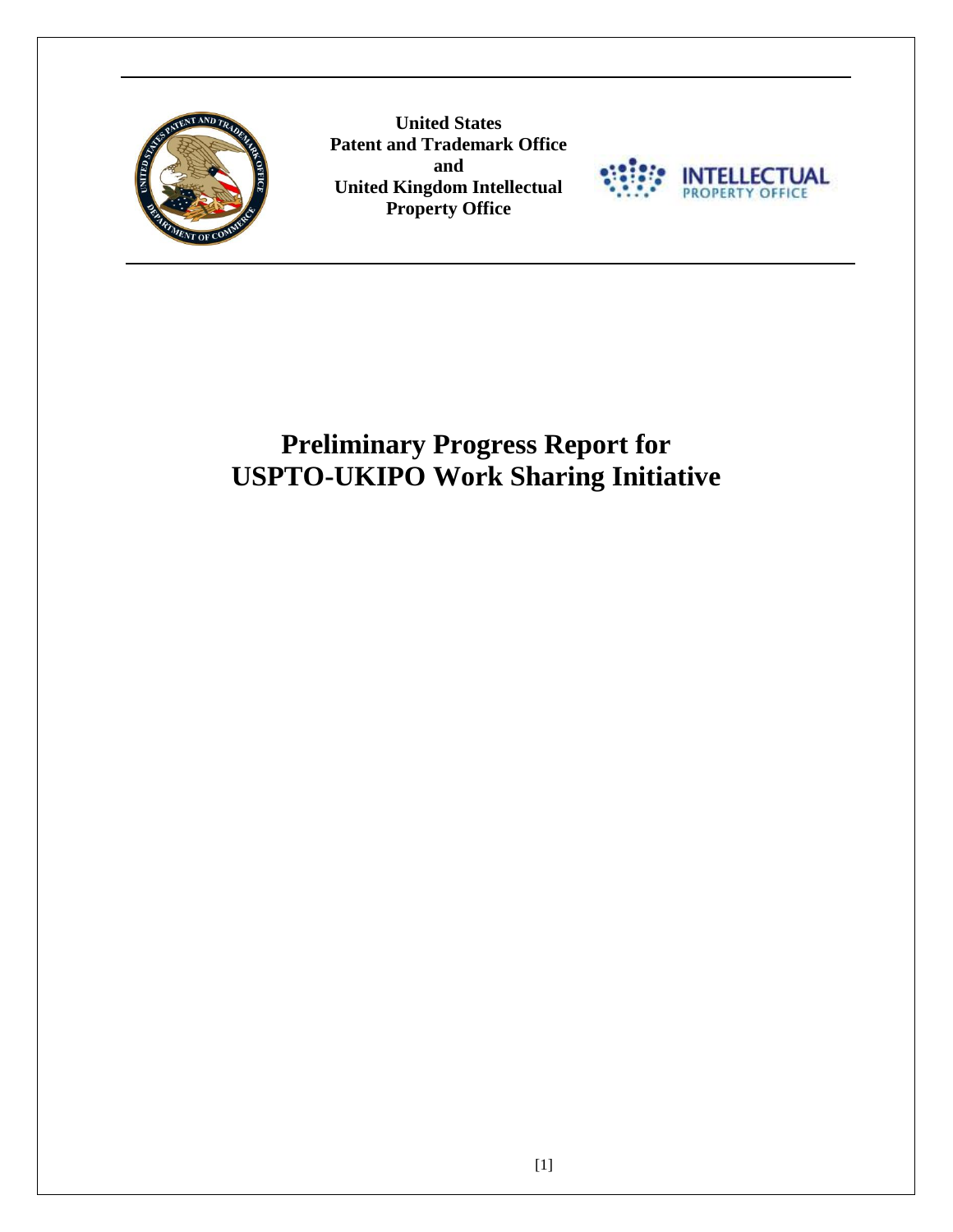#### **Executive Summary**

On November 10, 2010, the United States Patent and Trademark Office (USPTO) and the United Kingdom Intellectual Property Office (UKIPO) commenced a program for reutilizing each other"s search and examination work products on corresponding patent applications to assess the benefits of work sharing between the two offices. By sharing and reutilizing work products, the Offices aimed to increase the efficiency and quality of their respective patent search and examination processes. This program represents one aspect of the ongoing collaboration between the Offices, which also includes initiatives to educate examiners on the respective patent systems and examination practices.

To this end, the Offices collaborated in facilitating access to each other"s work products and in developing an examiner survey designed to produce comparable empirical data for assessing the impact of work sharing on efficiency and quality in each office. Examiners from both Offices were asked to complete the survey after referring to a work product from the counterpart office. This report presents preliminary results from these surveys.

The preliminary results suggest that further cooperation should be undertaken to explore the differences in practice between the Offices, particularly regarding novelty and inventive step/non-obviousness. Collaboration on these issues could facilitate a deeper understanding among examiners and help to close gaps, in turn leading to more effective reutilization of work products.

#### **Recommendations**

- 1. The USPTO and UKIPO should continue their work sharing cooperation, with a focus on increasing examiner understanding of each Office's practice.
- 2. The USPTO and UKIPO should engage stakeholders to identify best practices for leveraging the benefits of work sharing in reducing costs and delays in prosecuting corresponding patent applications.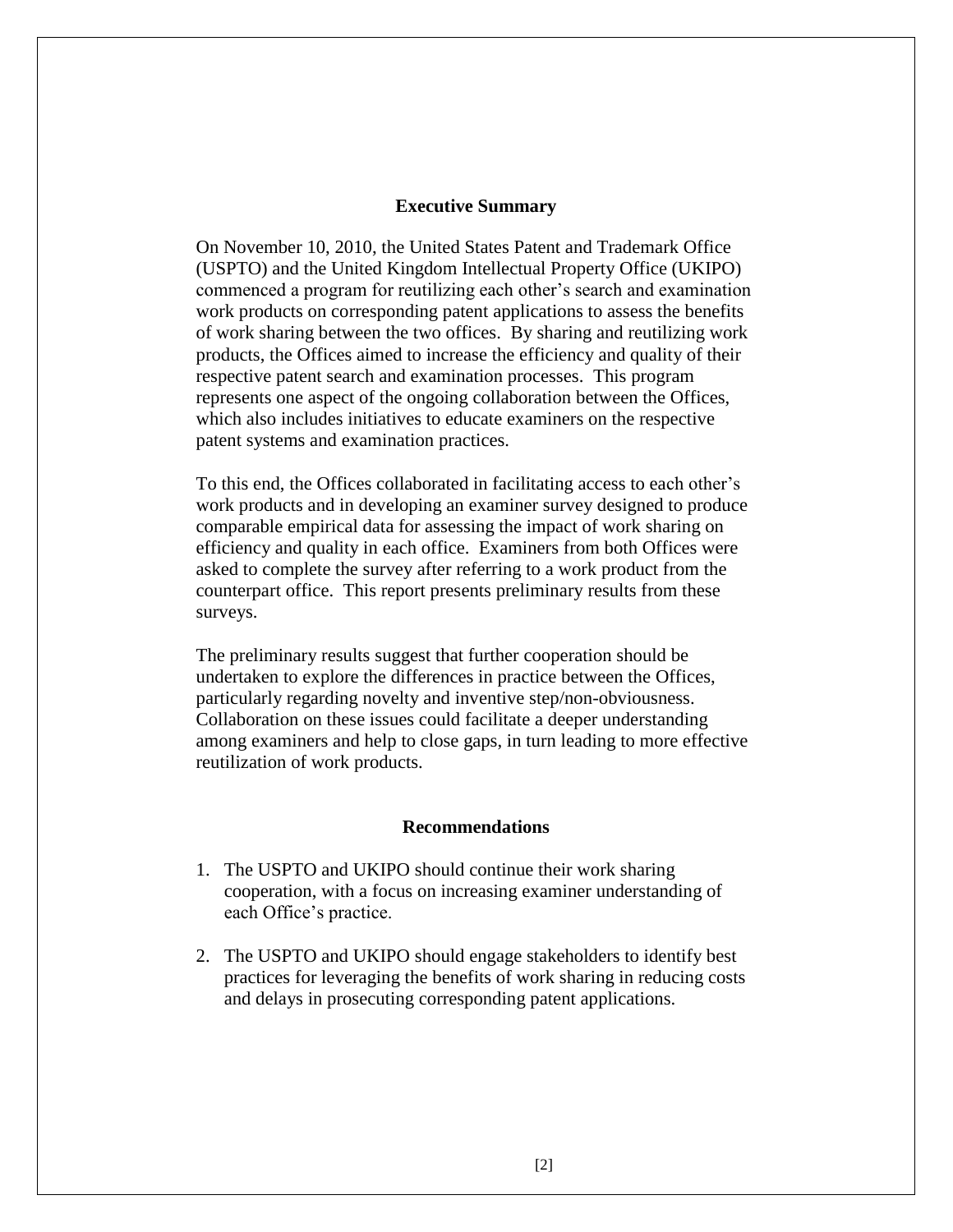#### **I. Background**

In March 2010, the USPTO and UKIPO endorsed a broad framework to promote cooperation on work sharing, as one aspect of the overall goal of better understanding each other"s patent systems and examination practices. Under this framework, the Offices agreed to undertake measures to make greater use of each other"s work on commonly filed patent applications, with a view to both increasing the efficiency and quality of the patent examination process, and reducing or eliminating duplication of work.

One of the first steps in the process was implementation of measures to improve access to available work products. Due to differences in practice and information technology systems, examiners in each Office encountered difficulties in obtaining search and examination reports from the other Office. To address these issues, the Offices made a number of initial strides, including:

- Granting UKIPO examiners direct access to application file contents contained in the USPTO"s Public Patent Application Information Retrieval (PAIR) system by bypassing the reCaptcha interface.
- Developing a Public PAIR Glossary to aid UKIPO examiner's and the general public"s understanding of the various file contents and document codes in PAIR; and
- Providing USPTO examiners with an instructional handbook for accessing, and electronic access to, UKIPO search reports and written examination reports via their desktop search tools and eSp@cenet. These efforts include the development of a "How To" guide for accessing UKIPO work products through the Office"s recently released IPsum electronic dossier.
- Collaborating on initial training modules designed to provide examiners with a better understanding of differences in respective patent laws, claim interpretation and searching.

As a second step, the Offices collaborated to develop an examiner survey, the purpose of which was to provide the data that would serve as the analytic foundation for assessing impacts from the project. After the survey was drafted, distribution to examiners in the respective offices began in November 2010. The results of these surveys are analysed below. It should be noted that the results presented are preliminary in nature as both the bilateral work-sharing effort and the survey evaluations are ongoing.

## **II. Methodology**

The surveys were drafted in cooperation with representatives from each Office. The surveys that were eventually used in each of the Offices were slightly different from one another, to account for differences in Office practice and structure. Nonetheless, the questions were drafted to yield comparable data and metrics.

The USPTO notified examiners, who had an application on their docket related to a corresponding UKIPO application, that useful search report data may be available and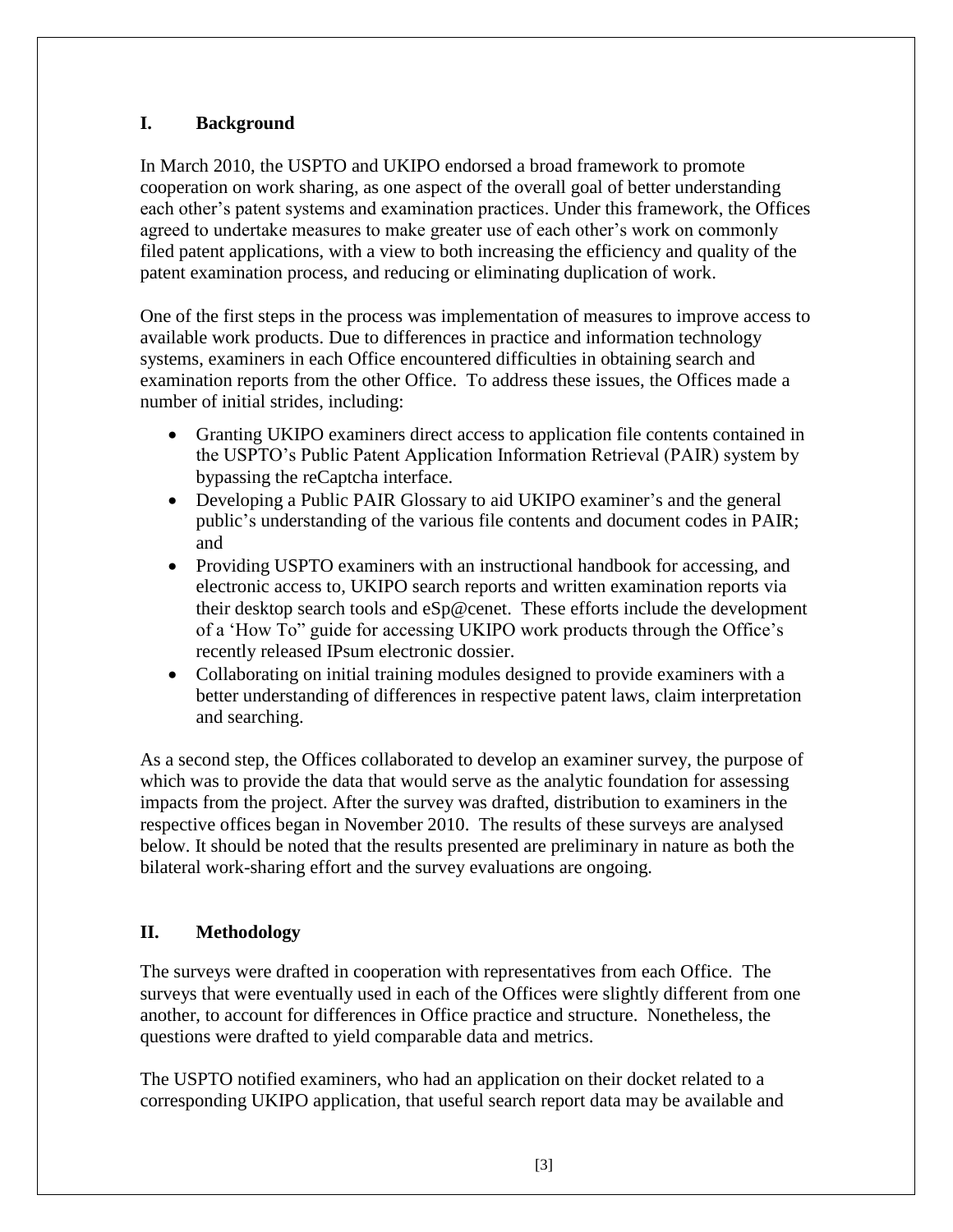should be accessed and considered. The UKIPO instructed examiners to inspect for the availability of counterpart applications as a matter of routine. Once applications were acted upon, examiners in each Office took the survey to gauge the overall usefulness of the foreign work product considered.

#### **III. Survey and Analysis**

Examiners from both the USPTO and UKIPO were asked to complete the survey at the substantive examination stage. To date 300 responses were compiled in the UKIPO, and 236 responses were compiled in the USPTO. Below is a summary of a subset of responses from each Office. These responses are illustrated in chart form, along with a brief analysis of each finding.

## **A. General Findings on Perceived Usefulness and Cited Prior Art**

As a preliminary inquiry, each Office included survey questions which, in general terms, focused on:

- (i) Whether the examiners perceived the work product of the counterpart office to be useful in preparing their own actions/rejections; and
- (ii) If the examiners actually cited references relied upon in the counterpart office.

In regard to (i), the survey inquired as to how useful the participating examiners perceived the actual work sharing initiative. Generally speaking, the examiners found the exchange of work product to be helpful. The two Offices took differing approaches to determine this data set in their respective surveys. For example, UKIPO bifurcated this inquiry between the usefulness of the *prior art search*, and the usefulness of the *substantive examination*. This approach reflects the processes at UKIPO, where search and examination are generally carried out at significantly different times. In this regard, in 59% of cases UKIPO examiners found the USPTO prior art search to be "at least useful," while in 65% of cases examiners found the USPTO substantive examination to be "at least useful."

In contrast, the USPTO took a different direction as to this data set, and instead inquired about the usefulness of the entire UKIPO work product (search report and substantive examination, if available). This is due to the fact that USPTO examiners perform both the initial search and the substantive examination at proximate times. In this regard, 44% of USPTO examiners thought that the work provided by UKIPO was useful to a "great or moderate extent."

In regard to (ii), the survey data revealed that participating examiners were willing to rely on prior art references that were previously cited in actions from a counterpart Office. For example, in 42% of the selected applications USPTO examiners applied art that was cited in UKIPO actions. Although the UKIPO survey did not ask precisely the same question, results showed that where USPTO examiners found extra citations, and UKIPO examiners deemed these citations useful, UKIPO examiners cited an average of 1.6 extra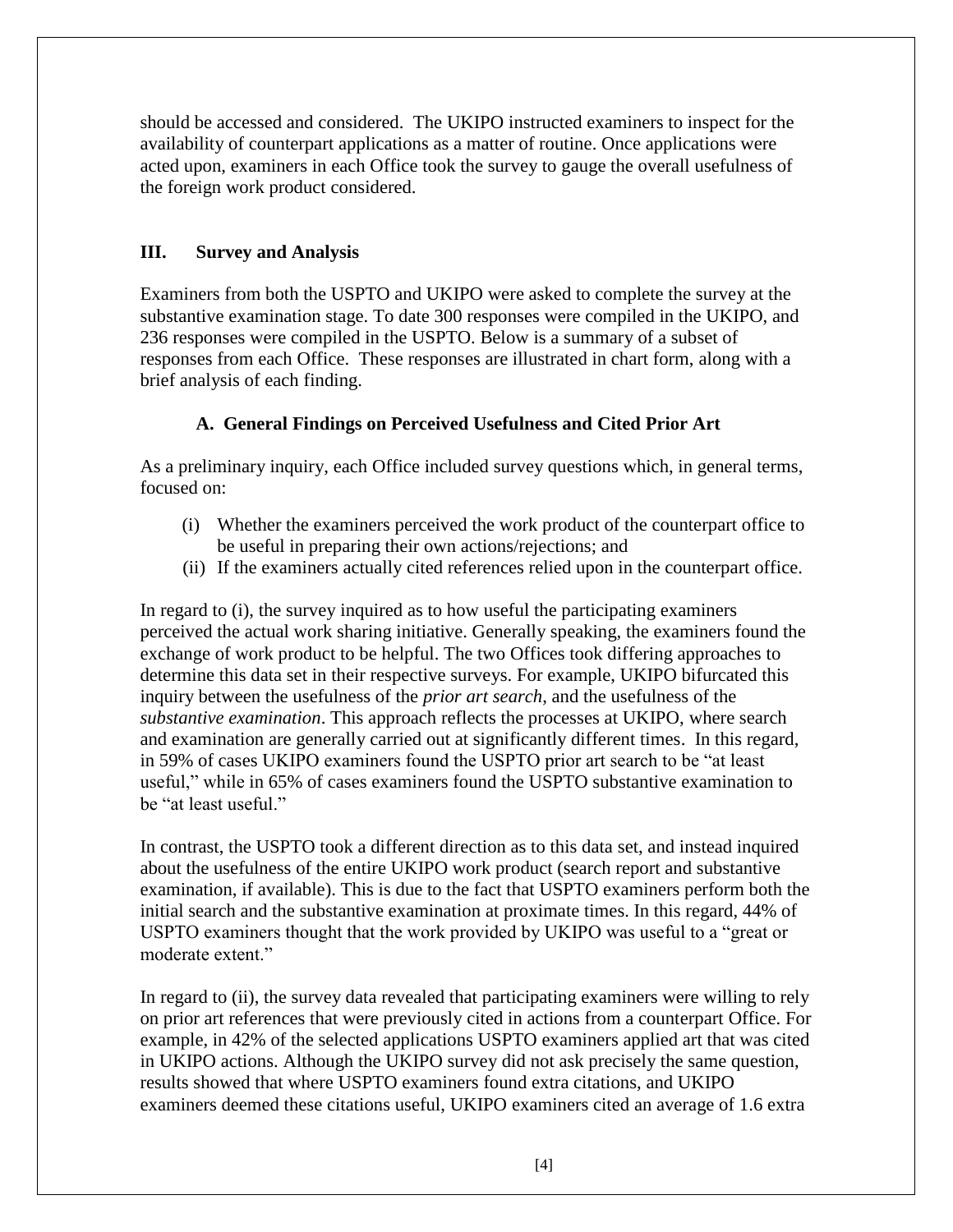documents per case. Under UKIPO practice, examiners only cite extra documents at the examination stage if they are more relevant than those already found by the UK search. Therefore, granted UK patents for which extra citations are provided (i.e. those found by the USPTO) have a higher presumption of validity, and therefore higher quality than granted patents lacking extra citations.

#### **B. Specific Findings on Substantive Examination**

Presented below are charts illustrating specific findings with respect to substantive examination. In this regard, each Office inquired as to the:

- (i) Similarity of claim language between counterpart applications;
- (ii) Correlation in novelty determinations; and
- (iii) Correlation in obviousness/"inventive step" determinations.

As previously mentioned, because the patent laws and administrative rules of each Office are not exactly the same, each Office used its own set of questions to address each of these data sets. In regard to (i), each Office"s survey asked examiners if the scope of the claims being examined appeared to be commensurate with those of the counterpart application. In most instances, the examiners at the two Offices indicated that the claim scope of two related applications was substantially similar or somewhat similar, as illustrated in Chart A.



*Chart A*. Survey Results on Similarity of Claim Language

In regard to (ii), the survey also asked examiners to indicate whether they reached the same novelty conclusion as their counterparts. As illustrated in Chart B below, preliminary data on novelty determinations reveals that most of the examiners in both Offices reached *at least some of the same* novelty conclusions as their counterparts. More specifically, in 66% of cases considered, examiners at the UKIPO came to at least some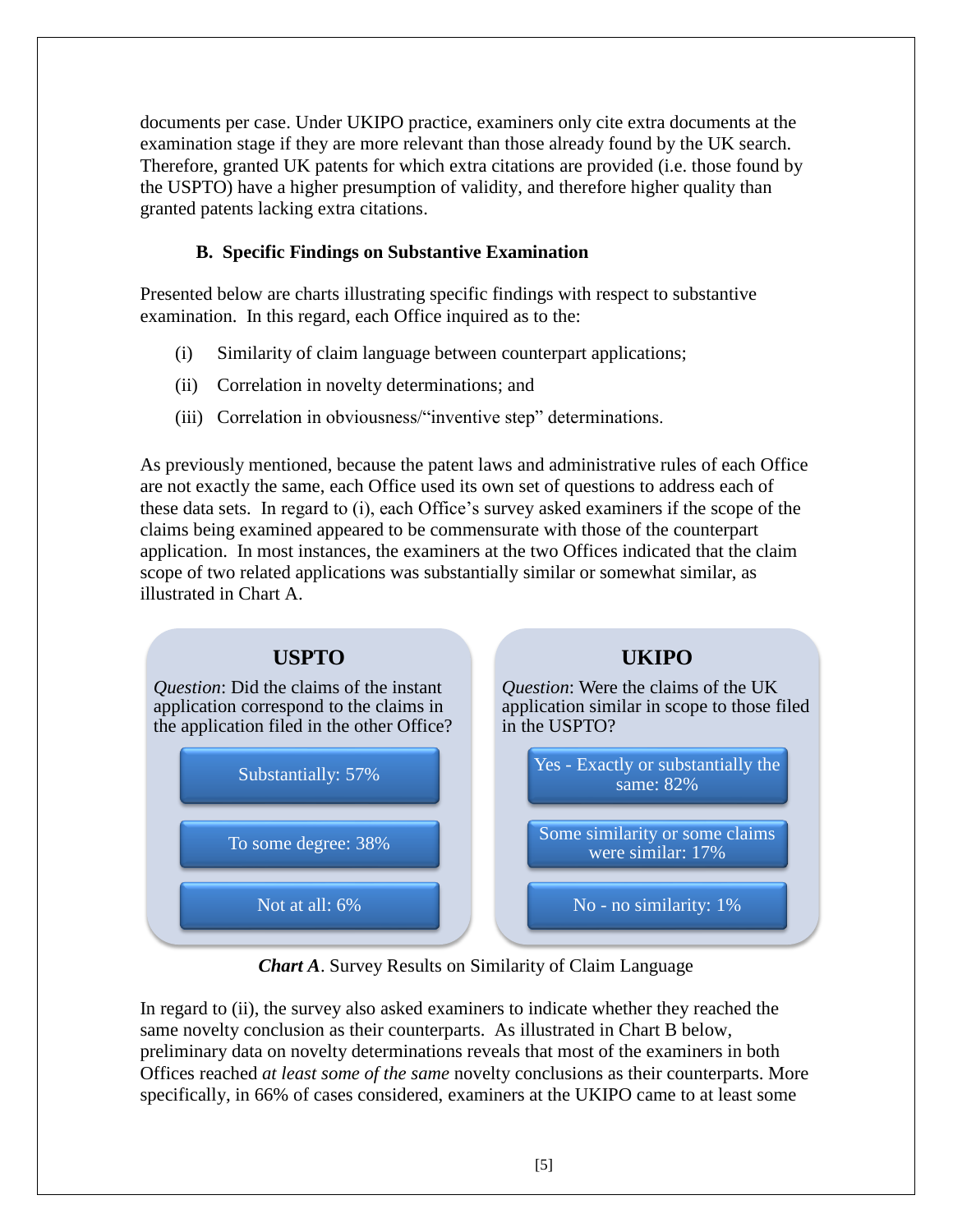of the same conclusions as the USPTO examiner on novelty, with 50% being in full agreement. Similarly, in 63% of the USPTO applications, examiners came to at least some of the same conclusions as the UKIPO examiner on novelty. Of those, 20% were in full agreement.



*Chart B*. Survey Results on Novelty Determinations

In regard to (iii), examiners also had to indicate whether they reached the same obviousness/"inventive step" conclusion as their counterparts. In 55% of UKIPO applications, examiners came to at least some of the same conclusions as the USPTO examiner on inventive step, with 30% being in full agreement. In 64% of the USPTO applications, examiners came to at least some of the same conclusions as the UKIPO examiner on inventive step. Of those, 21% were in full agreement.

# **USPTO**

*Question*: Did you come to the same conclusion as the UKIPO examiner on obviousness?

> At Least Some of the Same Conclusions: 64%

## **UKIPO**

*Question*: Did you come to the same conclusion as the USPTO examiner on inventive step?

> At Least Some of the Same Conclusions: 55 %

*Chart C*. Survey Results on Obviousness/"Inventive Step" Determinations

With respect to the findings discussed above in Charts B and C, the Offices are looking into possible underlying reasons for the different conclusions of examiners at each Office. While some of the observed differences could be attributed to differences in claim scope, mentioned above with respect to chart A, the most likely factor is differences in practice in each jurisdiction. Although the laws on novelty and nonobviousness/inventive step in the U.S. and the U.K. on their face have many similarities, it appears there are divergences at least at the practice level, for instance, the methodology by which examiners in each office perform a non-obviousness/inventive step analysis. Another explanation could be differences in approaches for formulating a search strategy.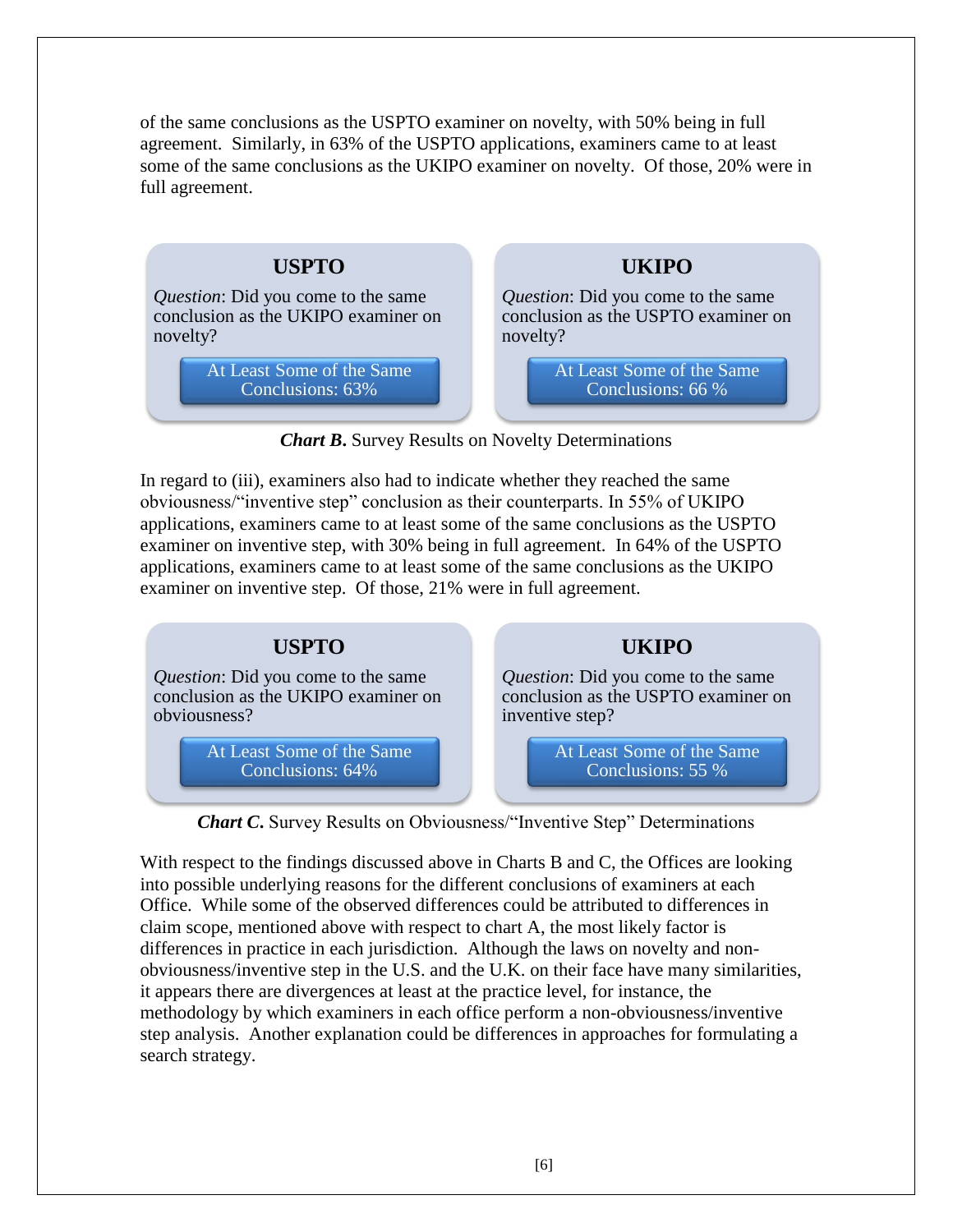Accordingly, it is expected that further work at the practice level, alongside more interaction between the Offices, may facilitate a better understanding of the outcomes in each Office and advance work sharing efforts.

#### **C. Observations by Participating Examiners**

The participating examiners provided feedback regarding some of the main differences in patent prosecution between the Offices. Some of this feedback underscores the benefit of continuing to pursue work sharing initiatives such as this one. For example, in the USPTO several examiners reported that the references from UKIPO"s search report were already cited by Applicants via Information Disclosure Statements (IDS). The redundancy notwithstanding, data from the survey reveals that the UKIPO search report appears to provide additional context to USPTO examiners, a distinctive advantage over an IDS. Accordingly, having these search reports provides more insight as to the relevance of a particular reference.

With respect to UKIPO, some examiners indicated that it was time-consuming to take into consideration USPTO"s work products, especially if the USPTO examiner took a different view from the UKIPO examiner. However, an analysis of the data reveals that UKIPO examiners frequently cited extra documents upon considering U.S. work products, suggesting that the quality of UKIPO patents granted is improved as a result of work sharing. A greater understanding of how the USPTO cites and determines the relevance of prior art in determining grounds for rejection may benefit UKIPO examiners in using USPTO work products more efficiently.

In most cases, the search by the UKIPO examiner is completed before examination results from the USPTO on the corresponding application have been published as a Pre-Grant Publication. Comments from examiners suggest that the Offices may want to explore approaches for making work results available at an earlier stage, consistent with applicable law, to improve reutilization rates and efficiency.

#### **IV. Conclusion**

Work sharing appears to have a beneficial impact on efficiency and quality, as evidenced by the overlap of findings regarding novelty and obviousness/"inventive step" in both Offices. A majority of the participants tend to agree that the work sharing initiative was useful. Nevertheless, observations by examiners at both Offices reveal that the practices and/or patent laws of the counterpart Offices are not always fully understood. Thus, the potential benefits of work sharing may not be fully exploited until there is a better understanding regarding the applicability of prior art. Accordingly, the USPTO and UKIPO should continue their work sharing cooperation, with a focus on increasing examiner understanding of each Office"s practice. In this context, work sharing initiatives can have educational value in helping examiners better understand other Offices' rules and examination practices, particularly with respect to the important topics of novelty and obviousness/inventive step.